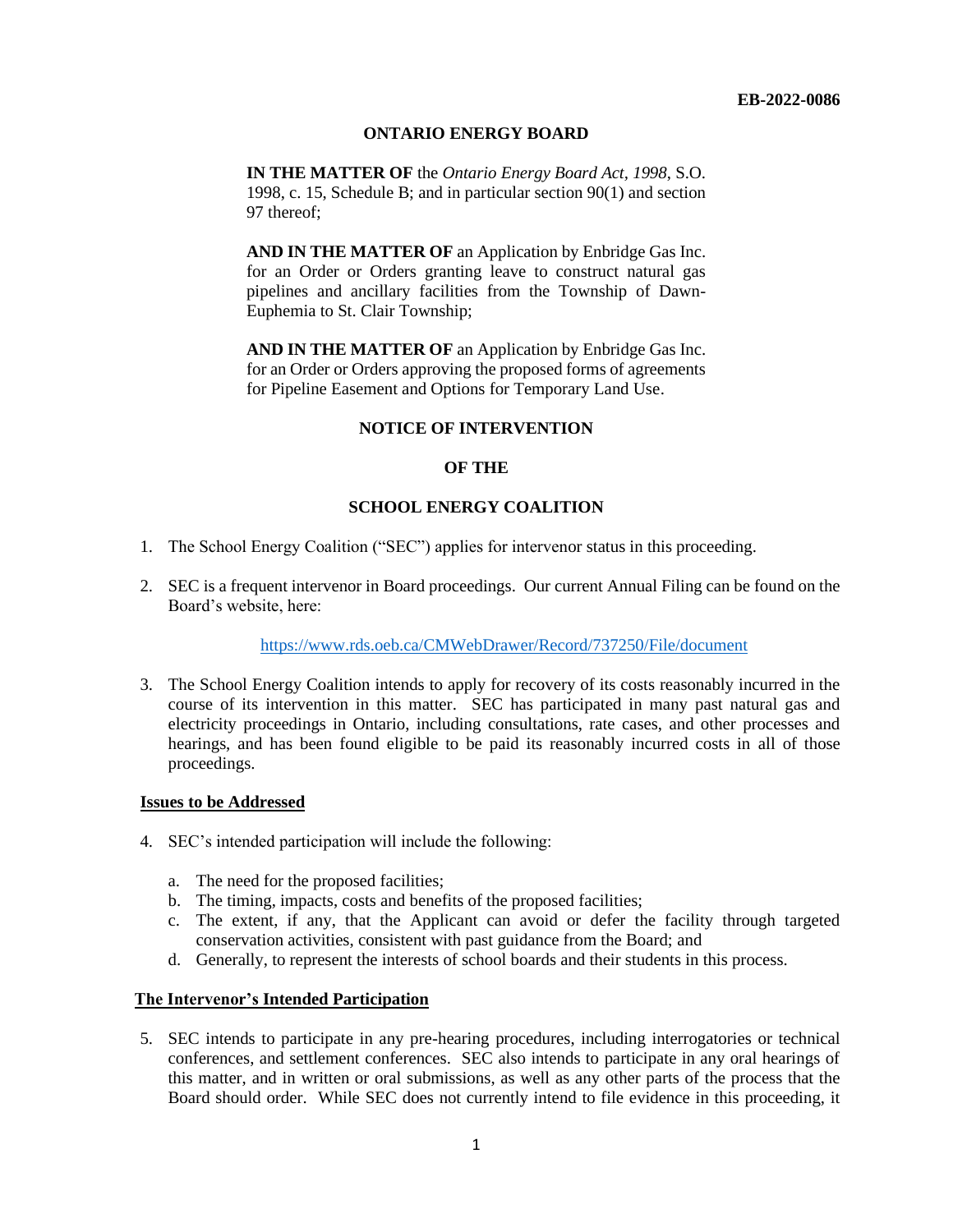reserves its right to do so depending on the responses to interrogatories and any other discovery processes ordered by the Board.

## **Nature of Hearing Requested**

6. Until interrogatories have been answered, we believe it is premature to assess whether a written or an oral hearing is more appropriate in this proceeding.

## **Counsel/Representative**

- 7. SEC requests that a copy of all documents filed with the Board by each party to this proceeding be served on the intervenor, and on the intervenor's counsel, as follows:
	- a. School Energy Coalition: (electronic copies only)

**ONTARIO EDUCATION SERVICES CORPORATION c/o Ontario Public School Boards Association** 439 University Avenue, 18<sup>th</sup> Floor Toronto, ON M5G 1Y8

Attn: Ted Doherty, Executive Director Phone: 416-340-2540 Fax: 416-340-7571 Email: [SEC@oesc-cseo.org](mailto:SEC@oesc-cseo.org)

b. SEC's counsel: (electronic copies only)

# **SHEPHERD RUBENSTEIN PROFESSIONAL CORPORATION**

2200 Yonge Street, Suite 1302 Toronto, Ontario, M4S 2C6

Attn: Mark Rubenstein Phone: 647-483-0113 Fax: 416-438-3305 Email: [mark@shepherdrubenstein.com](mailto:mark@shepherdrubenstein.com)

With an electronic copy to:

Attn: Jay Shepherd Phone: 416-804-2767 Email: [jay@shepherdrubenstein.com](mailto:jay@shepherdrubenstein.com)

Attn: Fred Zheng Phone: 647-483-0114 Fax: 416-438-3305 Email: [fred@shepherdrubenstein.com](mailto:fred@shepherdrubenstein.com)